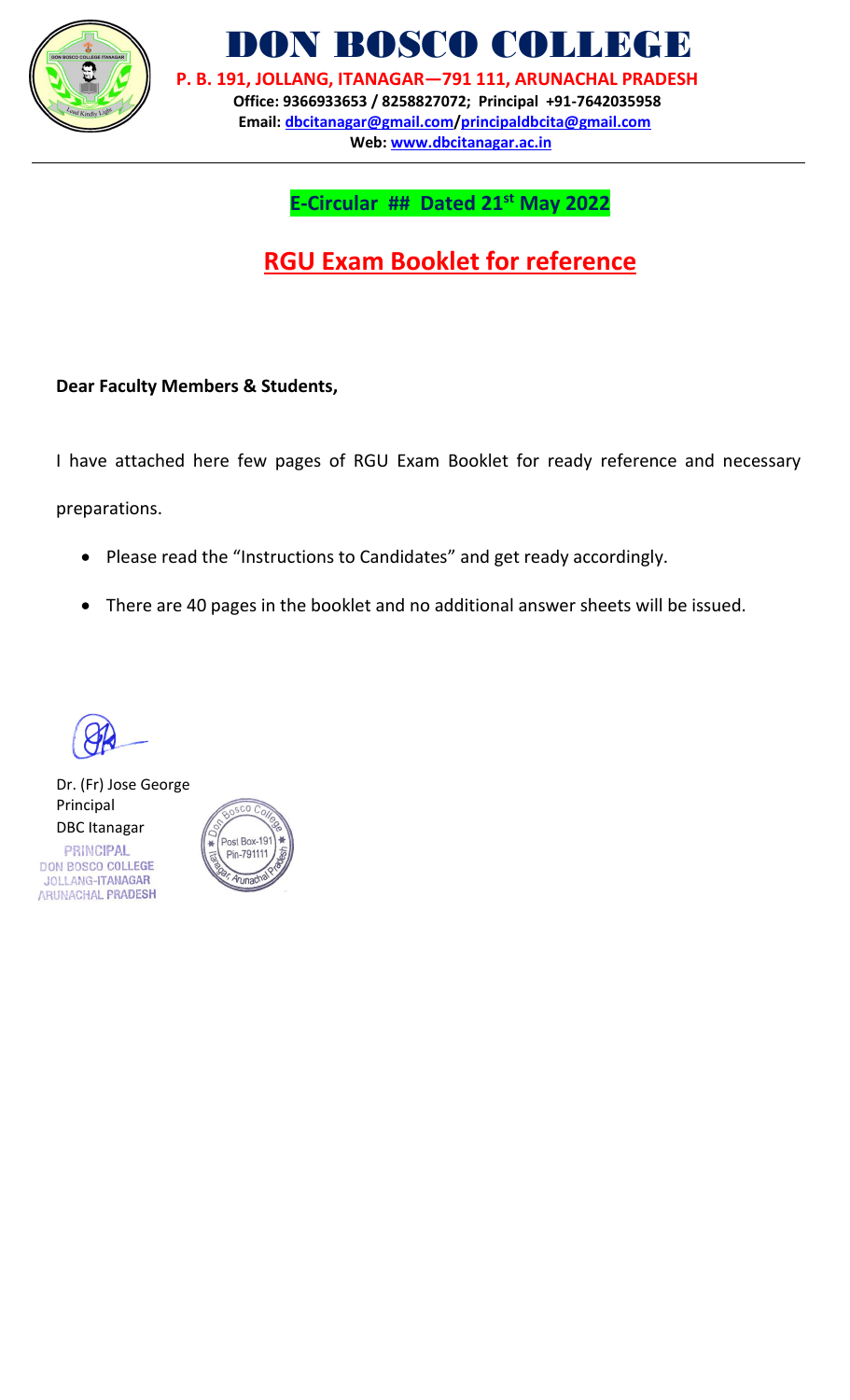

## RAJIV GANDHI UNIVERSITY UG SEMESTER EXAMINATIONS

|                   | UG SEMESTER EXAMINATIONS                                                       |                                             |
|-------------------|--------------------------------------------------------------------------------|---------------------------------------------|
|                   | (To be filled in by the candidate)                                             | 02060<br>No. RGU/E                          |
| 1. Examination    |                                                                                |                                             |
| 2. Subject        |                                                                                | Fic No.                                     |
| 3. Paper Code     |                                                                                | (For Office use only)                       |
| 4. Title of Paper |                                                                                |                                             |
| 5. Date           | the contract of the contract of                                                |                                             |
|                   | <b>Evaluation</b>                                                              |                                             |
|                   | Candidate must enter the question number attempted in Row-A Only.              |                                             |
| A                 |                                                                                | <b>Total Marks</b>                          |
| (Q.No.)<br>В      |                                                                                | In Figure<br>In Words                       |
| (Marks)           |                                                                                |                                             |
|                   |                                                                                |                                             |
|                   |                                                                                |                                             |
|                   | Name & Signature of the Examiner                                               | Name & Signature of the Scrutinizer         |
|                   | Note: Examiner to indicate marks only at Row-B and NOT inside the answer book. |                                             |
|                   |                                                                                | m (tri Minim manager) est est est est els s |
|                   | <b>RAJIV GANDHI UNIVERSITY</b>                                                 |                                             |
|                   | <b>UG SEMESTER EXAMINATIONS</b>                                                |                                             |
|                   | Candidate to fill in the following particulars :                               | (For Office use only)                       |
| 1. Roll No.       | ÷                                                                              | 02060<br>No. RGU/E                          |
|                   |                                                                                |                                             |
| 2. Examination    |                                                                                |                                             |
| 3. Subject        |                                                                                |                                             |
| 4. Paper Code     |                                                                                |                                             |
| 5. Medium         |                                                                                |                                             |
| 6. Date           |                                                                                |                                             |
|                   |                                                                                |                                             |
|                   | <b>Signature of Student</b>                                                    | Signature of Invigilator                    |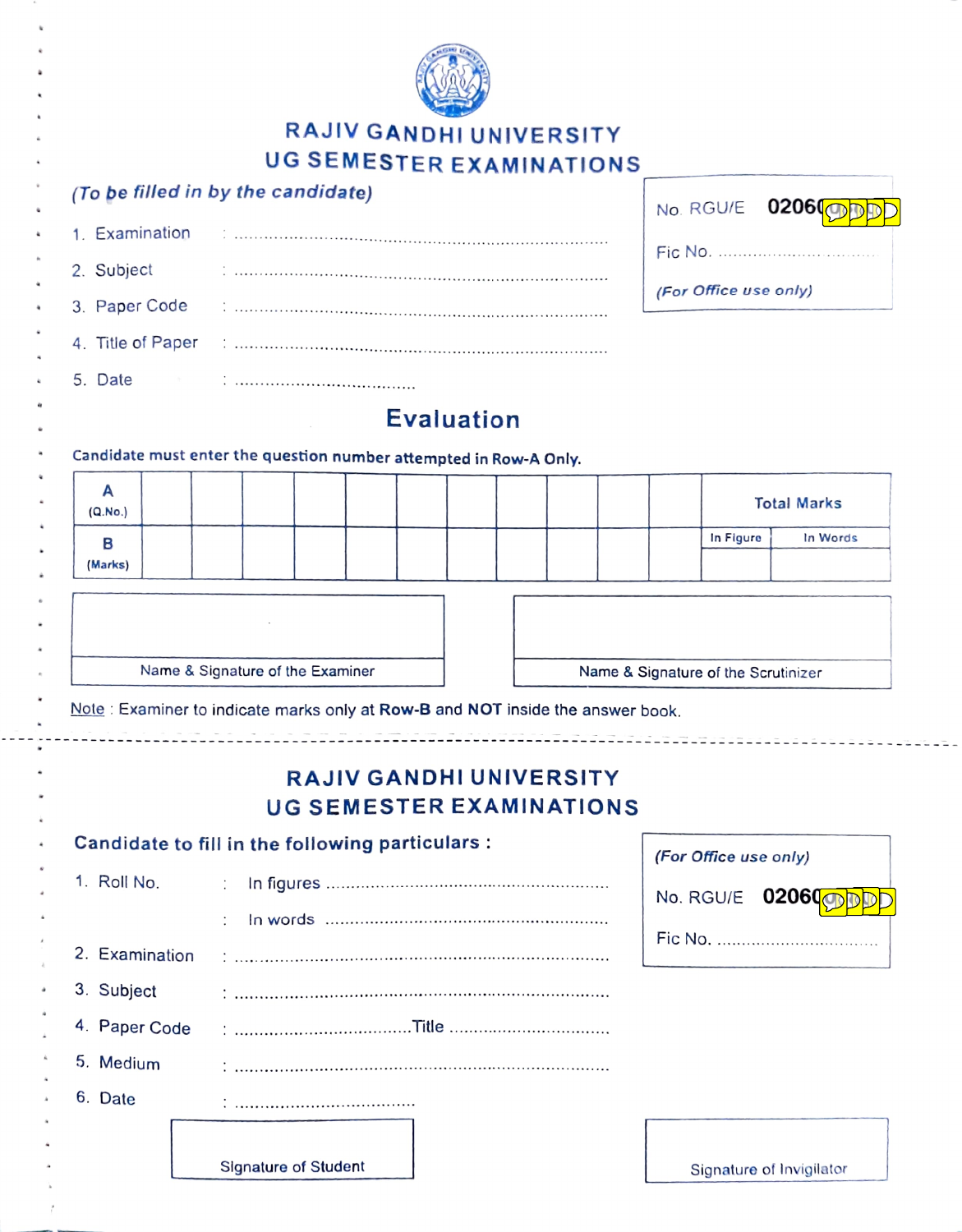

## INSTRUCTIONS TO CANDIDATES

- 1. Write the answers legibly on both sides of the paper, except on reverse of the title. Write 20-25 lines on each page.
- 2. No candidate shall be allowed to enter the examination hall after the expiry ot 20 (wenty) minutes of examination
- 3 Candidate without Admit Card shall not be allowed to appear the examination.
- 4. Any candidate found guilty of disclosing his/her identity or marking peculiar marks/appeal in his/her answer book, tearing off of page(s) from answer book, smuggling of answer, leaving the examination hall with the answer book, impersonation and unruly behavior shall be disqualified as per Examination Ordinances of the University.
- 5. Use of cell phone, digital diary, scientific calculator, papers or reference of any kind shall be disqualified
- 6. Rough work, if any, should be done in the answer book only and cancel it later.
- 7. Note that NO ADDITIONAL ANSWER SHEETS WILL BE ISSUED under any circumstances.
- 8 The answer booklet shall be handed over to respective Invigilator before leaving the examination hall even if no question had been attempted.

Start writing from here